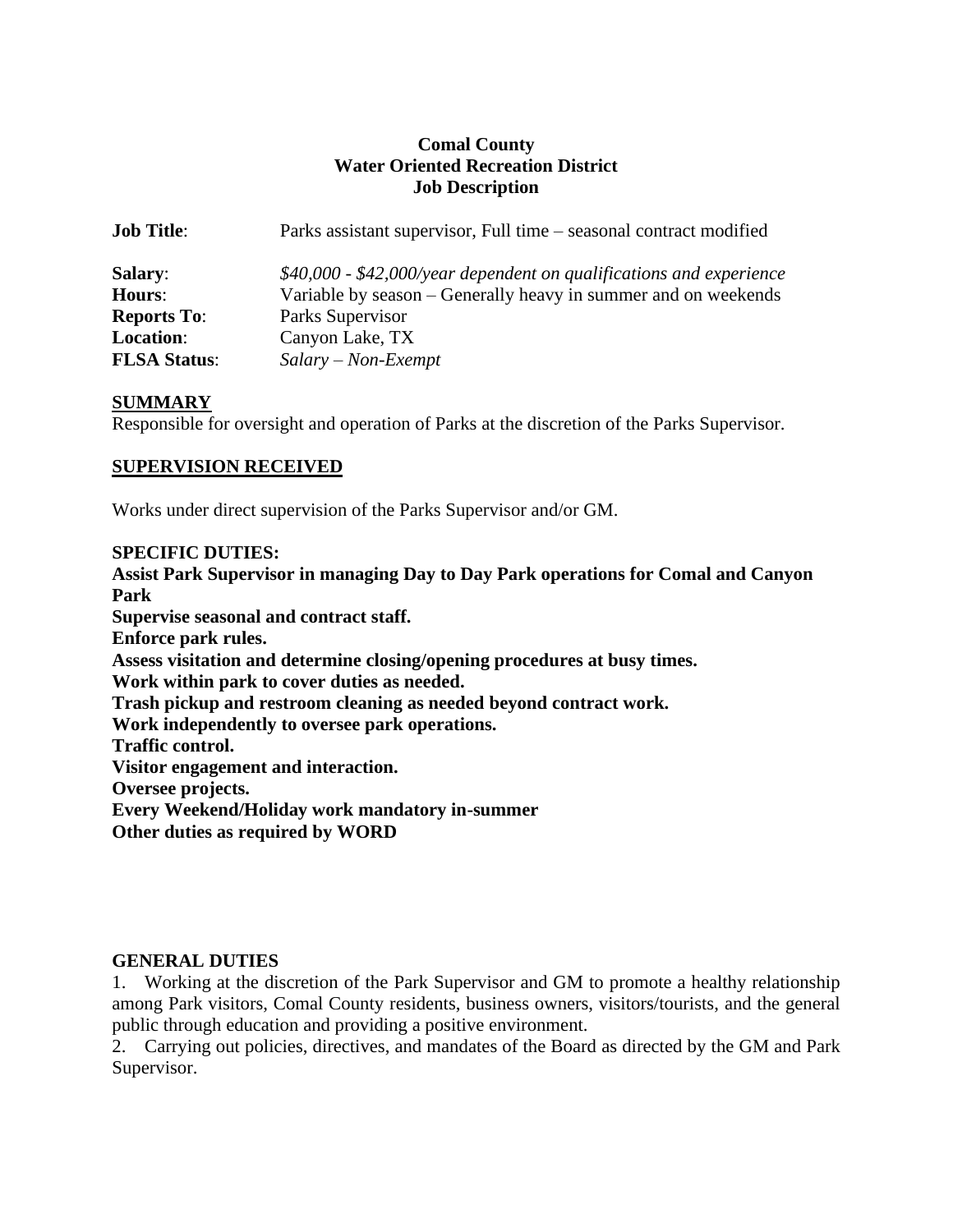3. Attendance and input as required on any standing and specially appointed committees and Board meetings of the District to ensure knowledge of all WORD matters.

4. Create and implement special programs and projects to achieve objectives of the District.

5. Promotion of environmental and natural resource sensitivity.

6. Performing such other duties and functions as required by the needs of the district as directed by the manager or established by the Board of Directors.

**Note:** The duties listed above are intended only as illustrations of the various types of work that may be performed. The omission of specific statements of duties does not exclude them from the position if the work is similar, related or a logical assignment to the position or is assigned by the Manager, Assistant Manager, or Board of Directors.

Reporting Relationship: This position reports directly to the Parks Supervisor or WORD General Manager.

# **QUALIFICATIONS**

Education: High School Diploma or Equivalent

Experience - REQUIRED SKILLS

Ability to lift a minimum of 50 pounds repeatedly Ability to safely operate UTV and pickup truck Ability to safely pull a trailer Valid Texas driver's license with safe driving record Ability to withstand long days in Texas summer heat repeatedly

Special Skills:

Knowledge of general maintenance including light plumbing, electrical, construction or ability to learn quickly

Outdoor water recreation knowledge. (e.g. swimming, rafting, canoeing, fishing, general boat & water safety)

Ability to swim across the river or equivalent distance in a swimming pool (not required if applicant is lifeguard certified by Red Cross, EMS, or White Water Rescue - must produce current certification).

Spanish speaking knowledge a plus. Conflict resolution

Interpersonal skills

Ability to handle high levels of stress

Customer service

Problem solving/troubleshooting

# **CERTIFICATES, LICENSES, REGISTRATION**